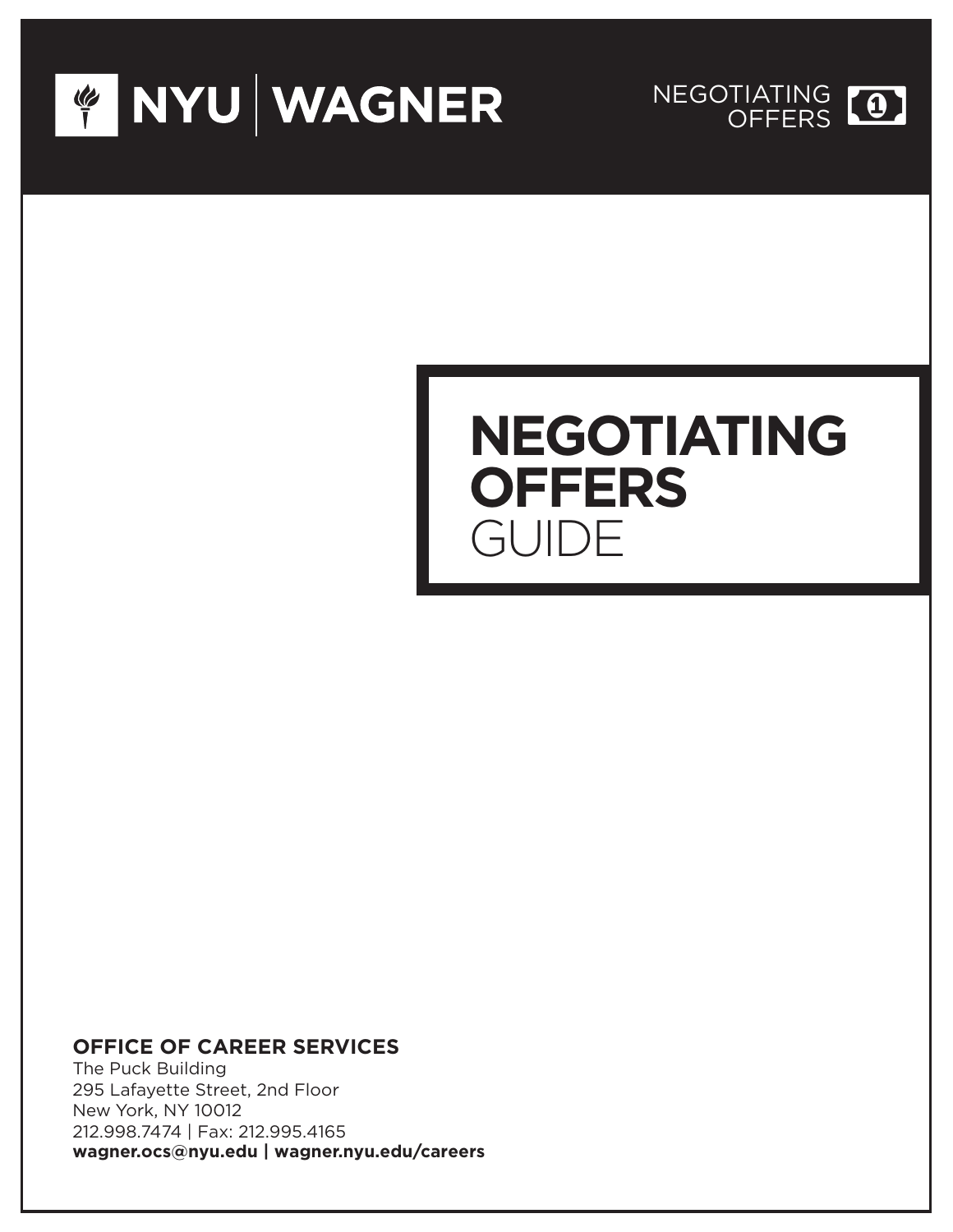# TABLE OF CONTENTS

| I.  | <b>INTRODUCTION</b>                                                                                                                                        |                       |
|-----|------------------------------------------------------------------------------------------------------------------------------------------------------------|-----------------------|
| Н.  | <b>NEGOTIATING PRINCIPLES</b>                                                                                                                              | $\mathcal{P}$         |
| Ш.  | <b>MANAGING EMPLOYER'S REQUESTS FOR SALARY</b><br><b>INFORMATION</b>                                                                                       | 4                     |
|     | During the Application Process<br>During the Interview                                                                                                     |                       |
| IV. | <b>NEGOTIATING AN OFFER</b>                                                                                                                                | 6                     |
|     | Responding to the Offer<br>Managing Multiple Offers<br>Deciding to Negotiate the Offer<br><b>Initiating Negotiations</b><br><b>Concluding Negotiations</b> | 6<br>6<br>7<br>7<br>8 |
| V.  | <b>ADDITIONAL RESOURCES</b>                                                                                                                                | 10                    |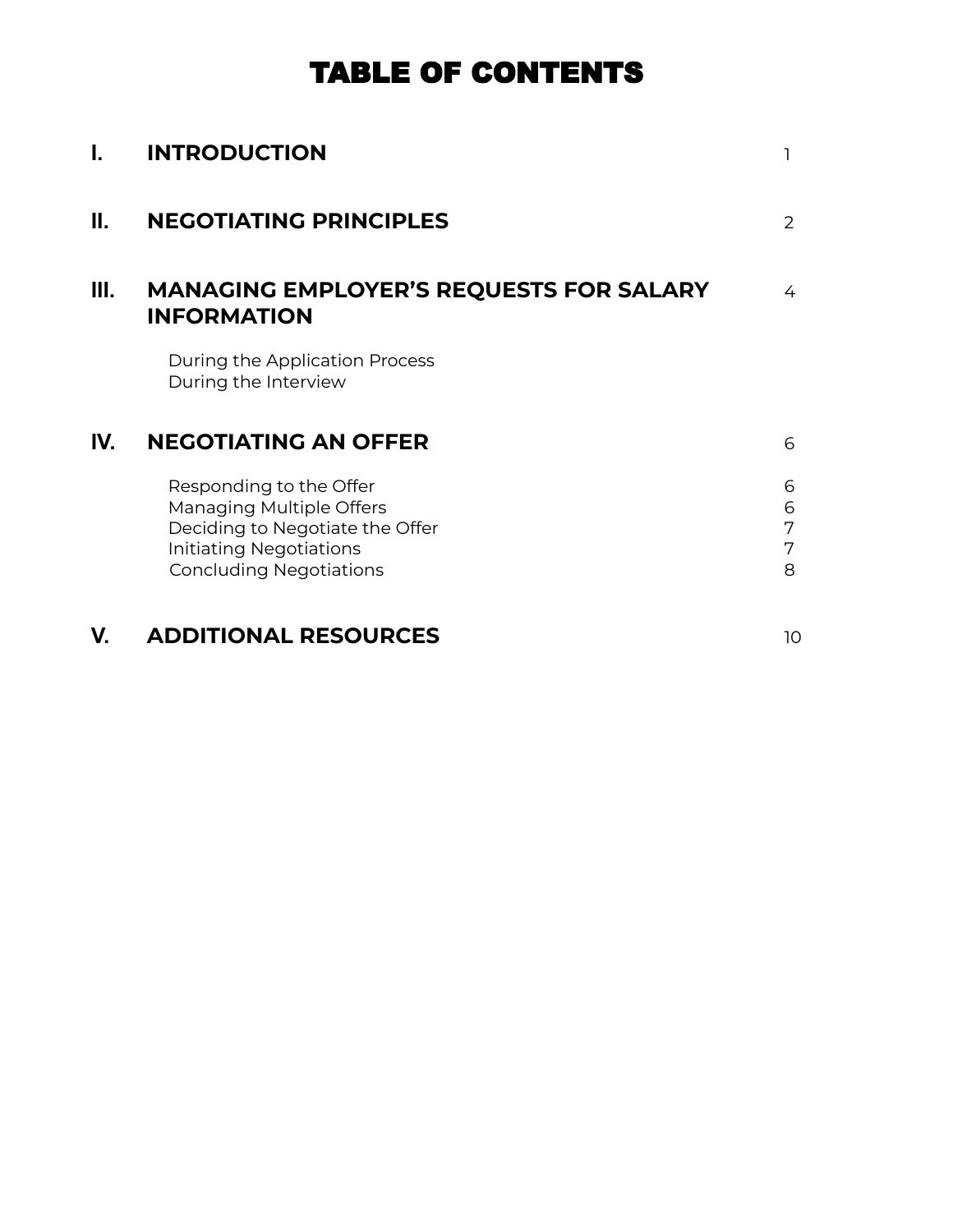# INTRODUCTION

# WHAT IS NEGOTIATION?

Negotiation is the process of determining and agreeing on the amount and/or types of compensation or title that an employer will grant an employee in exchange for some form of labor.

# WHAT NEGOTIATION IS NOT

Employment and compensation negotiation is not simply a series of talks designed to increase your pay or status. Rather, it is an opportunity for the employer and prospective or current employee to agree upon a complete compensation package that meets the needs of both parties. It is an important part of the interview process and should always be conducted in good faith.

# THE POWER OF NEGOTIATION IN EMPLOYMENT

For many people, discussing terms of employment can be a nerve-wracking experience. However, when managed correctly, it can also contribute to a positive and more fulfilling professional relationship between you and your future or current employer. The following tips and guidelines will help you successfully manage the negotiation process.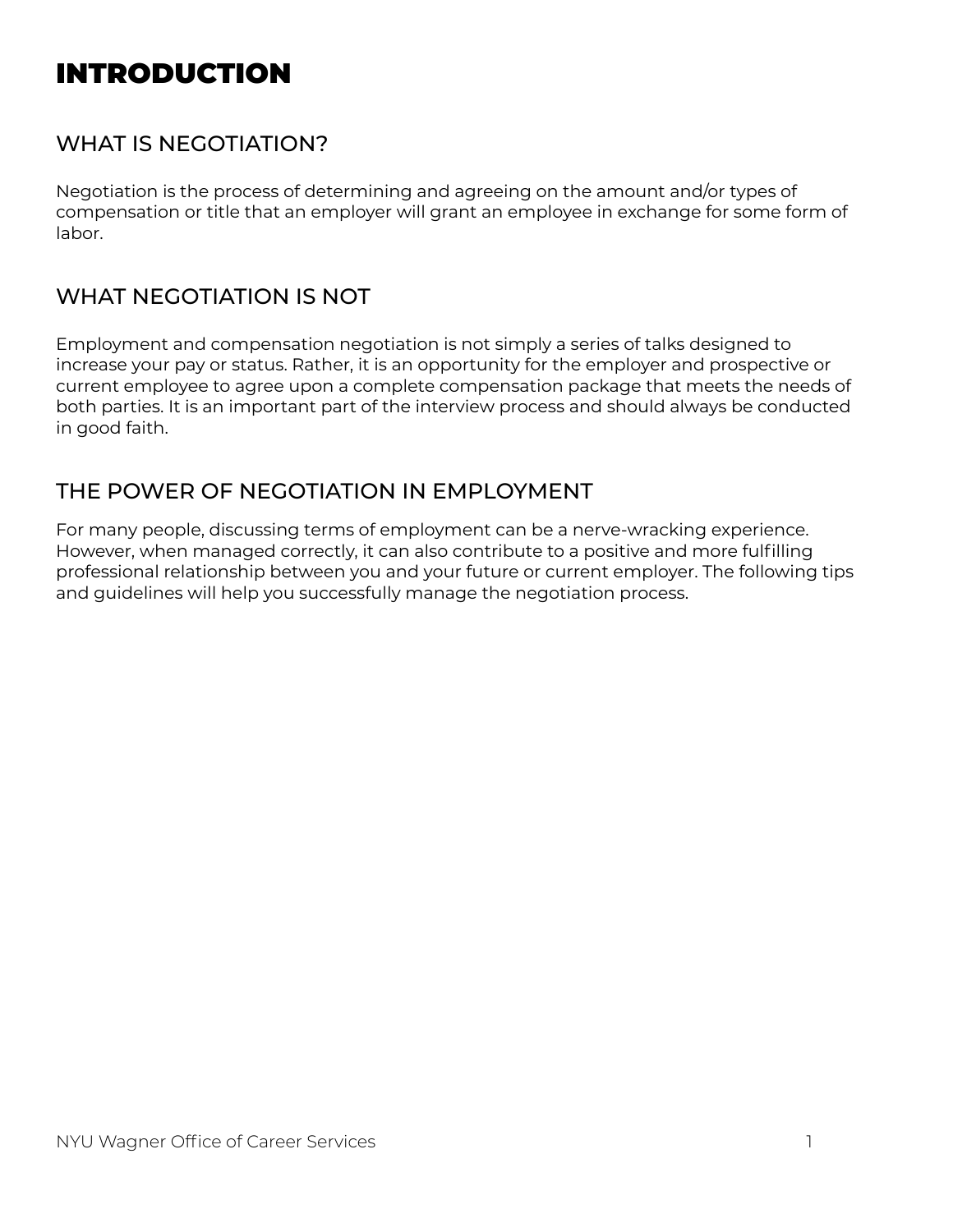# NEGOTIATING PRINCIPLES

How you approach salary negotiation has a tremendous impact on its outcome. The following five principles should always guide your negotiations:

- 1. Salary is best discussed when an offer has been made or during the annual review process.
- 2. Salary should be viewed in the context of an entire employment offer.
- 3. Know what you are worth and what the current market will bear.
- 4. Most offers are negotiable.
- 5. It is okay to ask for what you want.

### **1. SALARY IS BEST DISCUSSED WHEN AN OFFER HAD BEEN MADE**

When an employer makes you an offer, it means that you've successfully demonstrated your full worth as a prospective employee. This is the best time to negotiate, as an employer who knows that you are the best person for the job is more likely to be flexible on issues of compensation. What's more, if the interview process reveals that you have more to offer than originally expected, you could end up being considered for a different role with a higher salary range. Because salary negotiation shifts the employer's focus from your attributes to your requirements, a premature salary discussion may prevent the employer from ever learning that you warrant consideration for a higher paying opportunity.

### **2. SALARY SHOULD BE VIEWED IN THE CONTEXT OF AN ENTIRE EMPLOYMENT OFFER**

Salary is only one piece of a complete compensation package, which can also include health insurance, time off, flexible hours, tuition remission, loan forgiveness, retirement plans, reimbursements for relocation, and bonuses. Other factors, like a connection to the organization's mission, professional advancement, and opportunities to break into a new field can also be considered as parts of the package. It is best to know about and consider all of these factors before discussing salary. You may find that the rate of pay being offered is more or less appropriate after you've considered the other benefits. For example, some candidates decide that flexible hours, remote work options, and upward mobility are more important negotiation points than salary. Similarly, employers may be more willing to accommodate your salary requests if you do not require other benefits like health insurance.

### **3. KNOW WHAT YOU ARE WORTH AND WHAT THE CURRENT MARKET WILL BEAR**

Successful negotiation begins with a great deal of background research, as you will need to determine the types and amounts of compensation that a person with your level of experience, education, skills and other qualifications can command in your industry and target organization. Base your salary requirements on information gathered from several sources. Speak to professionals in your field, review the salary ranges for similar positions in similar organizations, know the agency's size/budget, and visit different salary calculator websites to help ensure that your information is accurate. The following websites can aid you in your research:

- [Federal](https://www.opm.gov/policy-data-oversight/pay-leave/salaries-wages/) Salary Tables
- [Glassdoor](https://www.glassdoor.com/index.htm)
- [GuideStar](http://www.guidestar.org/Home.aspx)
- [LinkedIn](https://www.linkedin.com/salary/)
- [Nonprofit](http://www.nptimes.com/) Times Salary Survey
- OCS Recent Graduate [Employment](http://wagner.nyu.edu/careers/employment-statistics) **[Statistics](http://wagner.nyu.edu/careers/employment-statistics)**
- [Payscale.com](http://www.payscale.com)
- [Salary.com](http://www.salary.com)
- US Bureau of Labor [Statistics](https://www.bls.gov/ooh/)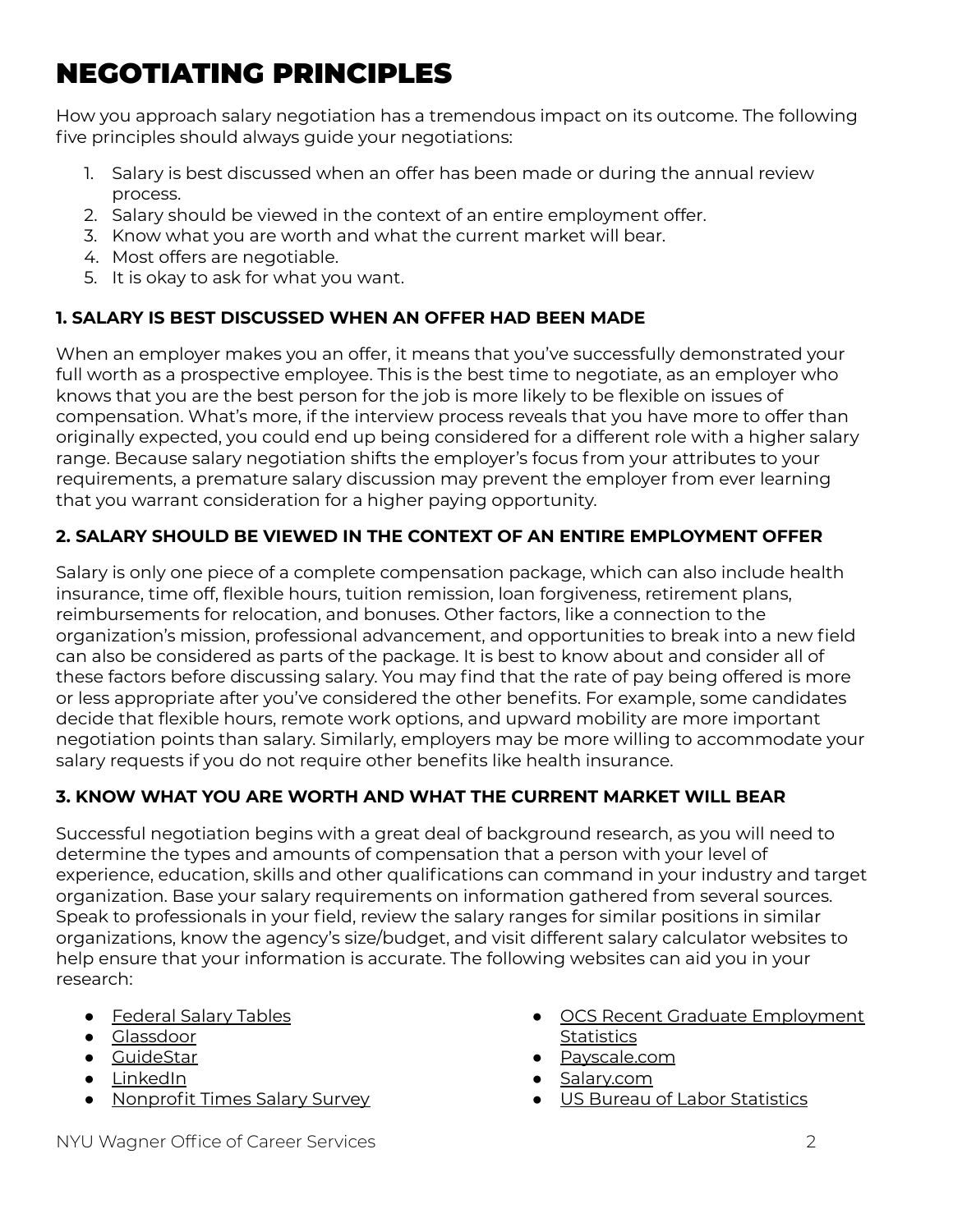#### **4. MOST OFFERS ARE NEGOTIABLE**

Do not assume that an employer's first offer is their best offer. Many employers will initiate salary discussions by proposing a salary figure that is at the lower end of the position's allocated pay scale. This is to allow room for the candidate to negotiate.

#### **5. IT IS OKAY TO ASK FOR WHAT YOU WANT**

When you accept a position you are agreeing to make a significant investment in an organization. It is fair to expect that organization to make an equitable investment in you. Doing your research to find out comparable salaries will help you understand what is realistic for a specific position. As long as you are tactful and have done your homework, it is unlikely that an employer who has a vested interest in you will withdraw an offer because you tried to negotiate a better compensation package.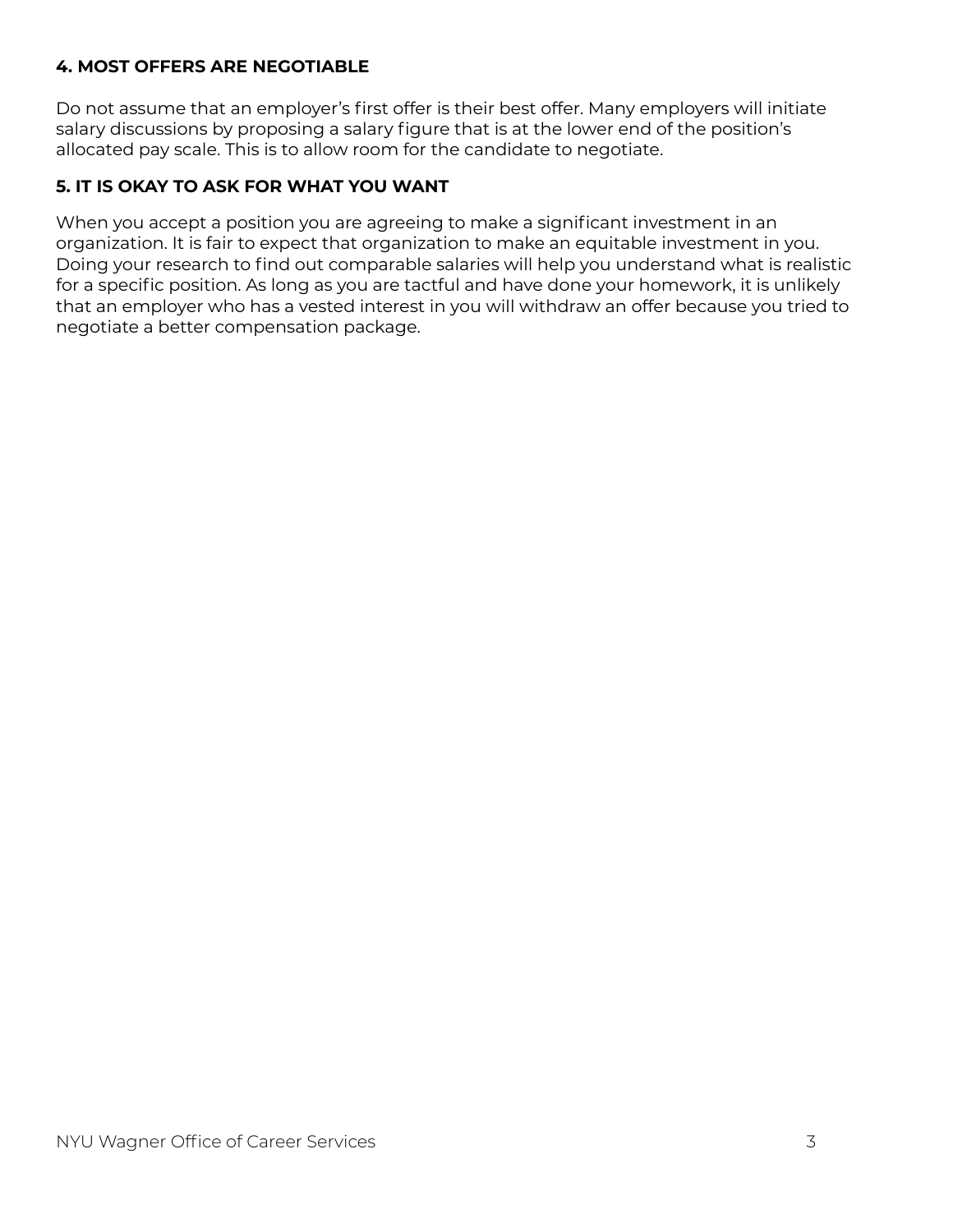# MANAGING EMPLOYERS' REQUESTS FOR SALARY INFORMATION

# DURING THE APPLICATION PROCESS

Some job postings will ask you to indicate your salary requirements in your application. This is a screening tool! If you list a number that is above what the organization can afford, you may be eliminated from the candidate pool. If your number is too low, the employer may offer you a lower salary than they originally intended.

As a general rule, when salary information is requested in an application, you can:

- Ignore the request altogether; or
- Explain that you would be happy to discuss salary once you have more information about what the job entails; or
- Give a salary range (not an exact number) and indicate that your requirements are negotiable and flexible. Only do this if you are indeed willing to negotiate.
- » **NOTE:** *Some consider it risky to ignore a request for salary information because the employer may view your application as incomplete and eliminate you from the selection pool. While this is a legitimate concern, know that it is equally risky to discuss salary before you have been made an offer. Furthermore, if an employer is impressed with your resume and cover letter, they will most likely call you in for an interview and raise the salary issue at that time. Ultimately, depending on your own level of comfort, you will have to determine on a case by case basis which method carries the least risk and the most potential for reward.*

### DURING THE INTERVIEW

Employers may ask for your salary history and/or requirements during the interview. If possible, avoid this discussion until you've been made an offer, or at least until the end stages of the interview process. The interview should center on the value you would bring to the employer— what's in it for them. Salary and other benefits—what's in it for you—are best discussed once you've proven your full worth to the employer.

#### **IF YOU WANT TO KNOW THE SALARY RANGE BEFORE THE EMPLOYER MAKES AN OFFER**

Your background research on the organization, the position type, and the field of practice should help you estimate the salary range with some accuracy. Also, remember that salary is only one piece of a compensation package. As you move forward with the interview process, you may find that the position has more to offer than you originally thought. A salary that you would have initially ruled out may be more attractive once the employer offers you the entire benefits package.

#### **IF THE EMPLOYER WANTS TO DISCUSS SALARY BEFORE MAKING AN OFFER**

Consider using one or more of the responses listed below.

**Question:** "What are your salary requirements?"

**Answer 1:** "Since salary is only one piece of the puzzle for me, I'd like to find out more about the job before determining my salary requirements. This sounds like an excellent opportunity so far. Can you tell me a little more about…[insert an area where you have additional questions]?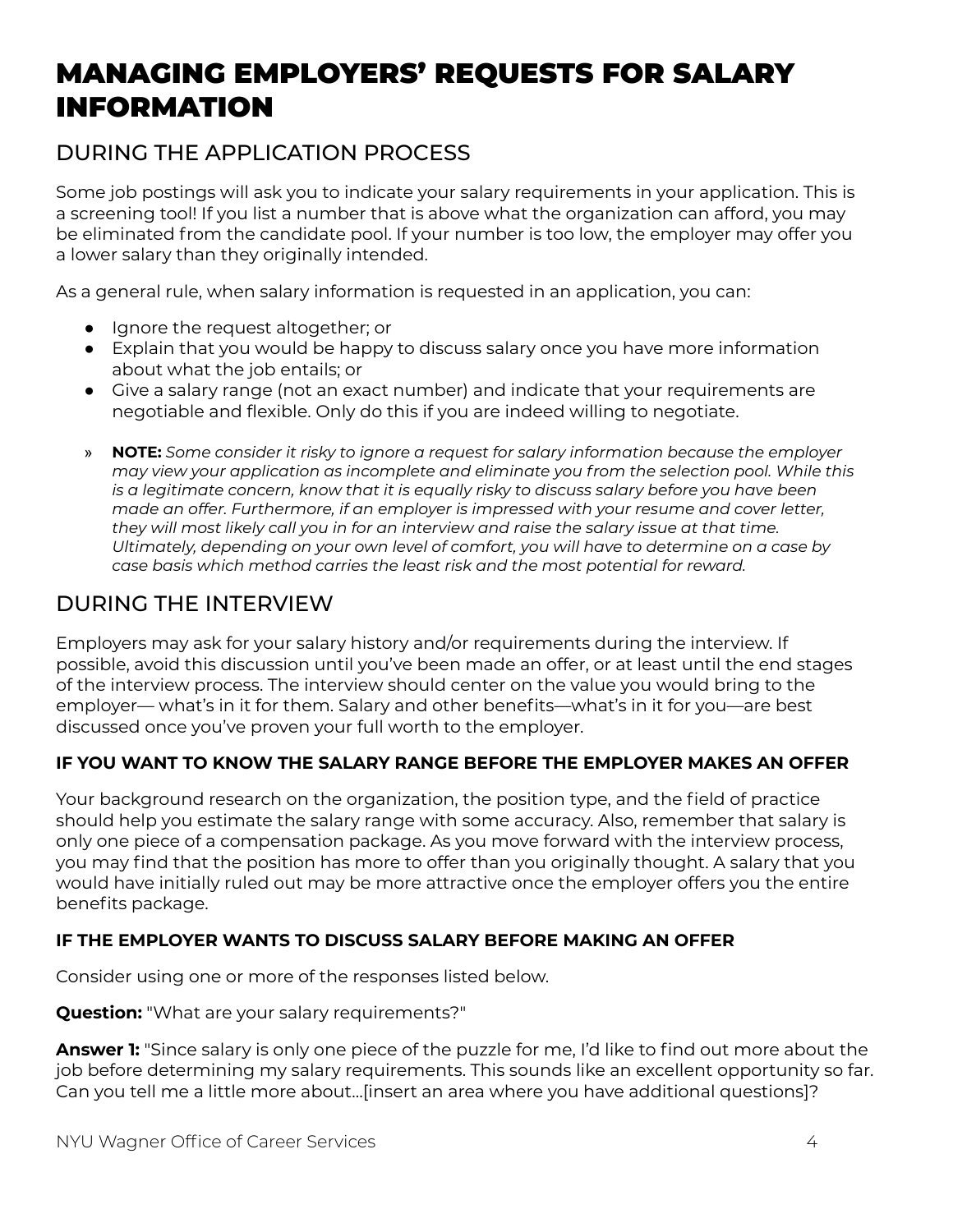**Answer 2:** "That's a good question. Would you mind telling me the average salary range for this position or similar positions in this agency? My requirements are flexible, and I'd like to consider those rates before deciding on an exact range."

**Question**: "What were you making in your previous/current job?"

**Answer:** To be quite honest, I prefer to have a full understanding of everything a job has to offer before discussing salary. With that said, do you mind if we delay this conversation until we've talked a bit more about the position itself and where we are in the interview process? (Follow-up with specific questions.)

⪢ **NOTE:** *Many cities, including [New](https://www1.nyc.gov/site/cchr/media/salary-history.page) York City, have laws that restrict employers from asking about previous pay and benefits. These laws help reduce pay inequity and ensure that people who have been systemically underpaid are able to negotiate competitive salaries. As you prepare for interviews and negotiations, you should [research](https://www.hrdive.com/news/salary-history-ban-states-list/516662/) whether the state in which you're applying has similar laws. If an employer insists on asking you about your salary history despite the laws, you should respond to the question by using the answer above.*

#### **IF THE EMPLOYER INSISTS THAT YOU GIVE YOUR SALARY REQUIREMENTS**

If you have indicated that you would like to postpone the salary discussion in a polite and respectful manner, most employers will not push the issue. However, if the employer insists on knowing your salary information, be prepared to have this discussion. Further avoidance will only make you seem resistant and defiant.

#### **Giving Your Salary Requirements**

Give the employer a salary range (if possible, not an exact number) that is at the higher end of the position's pay scale. For example, if the position pays between \$50,000 and \$60,000 a year, \$60,000 should be at the middle or low end of your required salary range. This helps you to avoid giving a figure that is too high or too low.

» **NOTE:** *If you do not know what this specific employer is offering for this specific position, reflect on your market research. Base your requirements on average rates of pay for similar positions in similar organizations, keeping in mind the current value of your experience and qualifications.*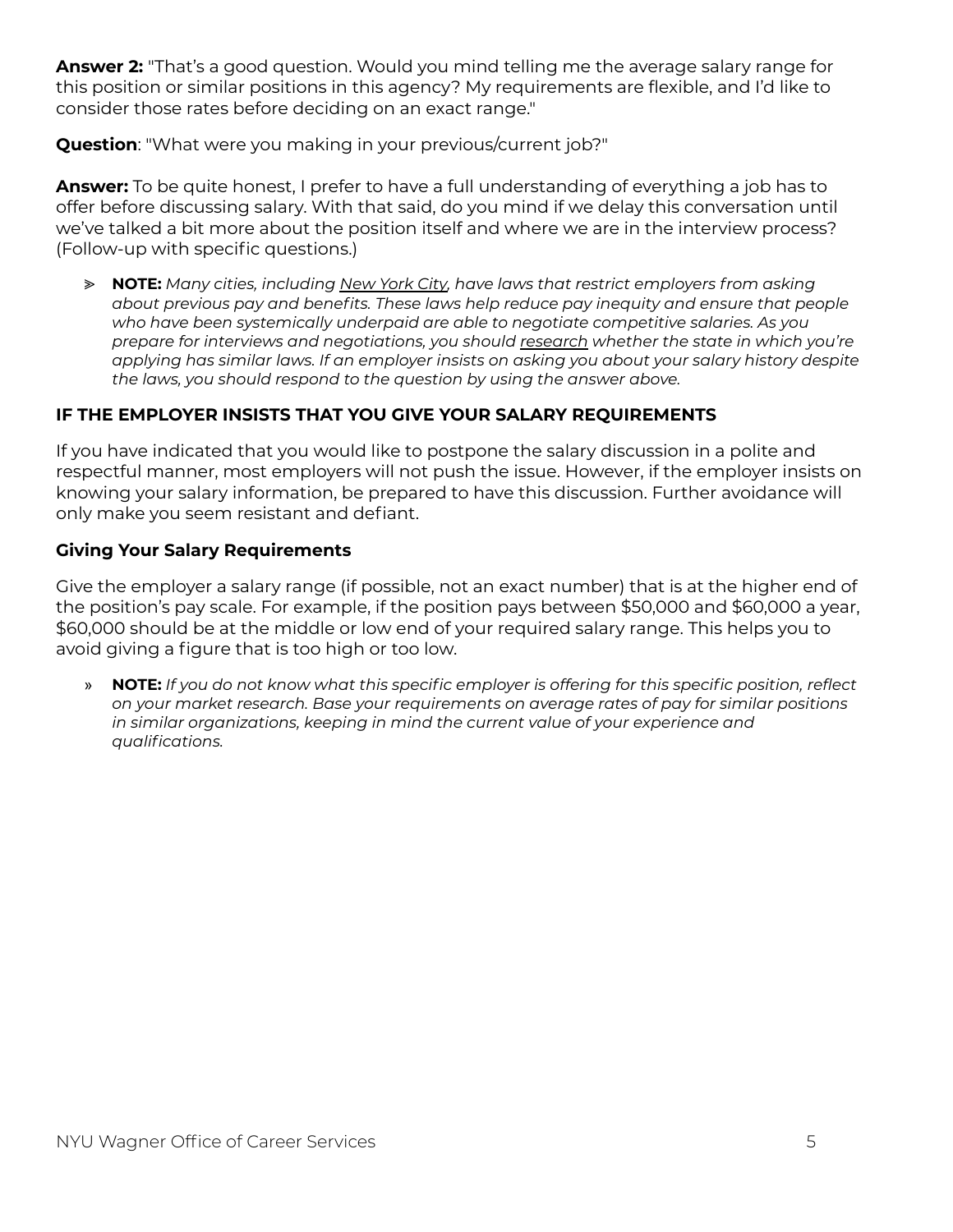# **NEGOTIATING THE OFFER**

Congratulations! Your hard work has paid off and the employer has made you an offer. However, your work is not done yet. Never accept a job offer right on the spot. Take time to consider the details carefully, get information on the complete compensations package, and make sure that there are no unanswered questions.

# RESPONDING TO THE OFFER

Whether an employer makes you an offer via telephone, email, or in person, be sure to:

- Express your appreciation for the offer;
- Indicate that you have a few follow-up questions about the job (i.e. vacation time, start date, title);
- Thank the employer for the information and ask for time to consider the offer. Anywhere between a few days and one week is standard;
- Ask if it is okay to call back if you have additional questions before making a final decision. See the following sample response to an offer (in person or via telephone):

"Thank you very much for extending the offer. Again, this is an excellent opportunity. Can you tell me more about the benefits package (vacation time, health care benefits, the performance evaluation process, etc)? Great, thanks for clarifying those details. I'd like to take some time to think about the offer. Can I contact you with my decision by…[insert a date or time frame]? If I have any questions before that time, do you mind if I give you a call? Thanks again, and I look forward to speaking with you."

Before you accept or decline an offer, consider every aspect of the job. The following questions can help you determine if this is the right position for you:

- Is your interest in the organization still strong?
- Will you gain new skills or bolster old skills in this job?
- Is the position consistent with your short term and long term goals?
- How does this job compare to your ideal job?
- How will this position impact your personal life and relationships?
- Does the job offer the flexibility and work/life balance you want?
- Is the salary acceptable?
- How are the other elements of the benefits package (healthcare, telework policy, tuition remission or professional development)?

# MANAGING MULTIPLE OFFERS AND OPPORTUNITIES

Upon receiving a written offer from one employer, you will need to contact any other employers you are currently in the process of interviewing with and alert them that you have been made an offer. Timing and professionalism are critical in this process. You want to maintain strong connections and leave the door open for additional offers. While you're negotiating with the first employer, you may be able to extend the process for other employers who want to hire you as well. The following is an example of what you could share with an employer: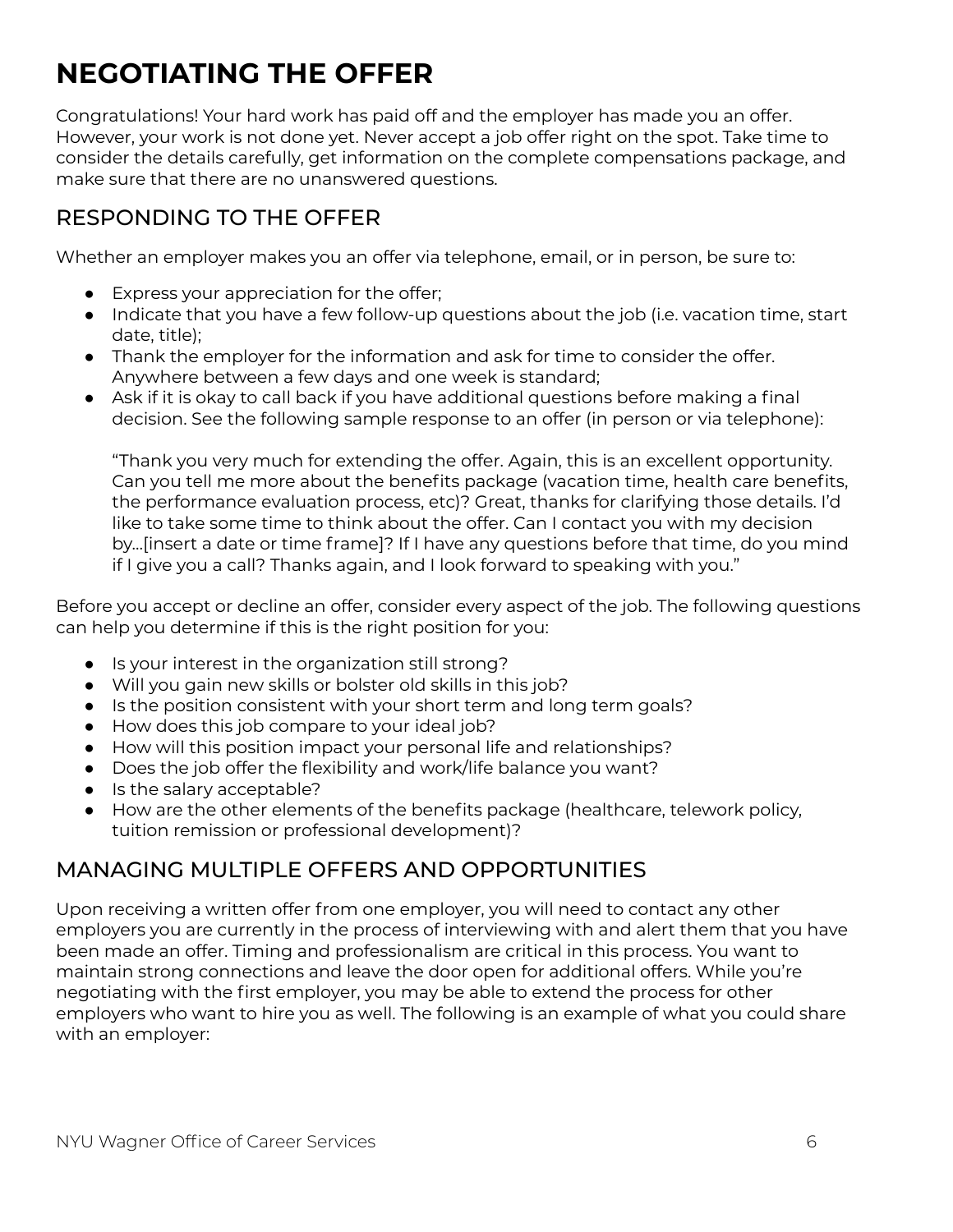Dear [Hiring Manager],

Thank you again for taking the time to interview me for the Program Officer position. I wanted to let you know that I'm also in the process of interviewing with other organizations and recently received an offer for a similar role. I remain very interested in working with your organization and believe I could make a significant impact as part of the team. I've been asked to give an answer by mid-next week and wanted to see if your timeline would allow for a decision on my candidacy by then. Do you have time today or tomorrow for a phone call to discuss? Thank you for your time and consideration.

» **NOTE:** *Juggling multiple offers and timelines can be challenging! The Office of Career Services has advisors who can speak with you about how to manage your unique situation.*

# DECIDING TO NEGOTIATE THE OFFER

If you are satisfied with the complete compensation package and you do not want to negotiate any aspect of the position, you can accept the position as offered. If you are not satisfied with the complete compensation package and you want to negotiate one or more aspects of the position, keep the following principles in mind:

- Always negotiate in good faith. You should only go through with negotiating an offer if you are seriously considering taking the job.
- Always negotiate in person or over the telephone. Tone plays a big role in negotiation and it is more difficult to convey in written form.
- If you are considering other organizations, contact those employers, inform them of your offer, and inquire about the status of your application. If they are interested in you and have some flexibility, they may speed up their decision-making process. However, you may have to make a decision before you have complete information on all possible offers.
- You should only accept an offer if you intend to stick with it.

# INITIATING NEGOTIATIONS

If you decide to negotiate an offer, you must be clear about the aspects of the position that you would like to have improved. Remember to consider every aspect of the job. Do not feel compelled to focus exclusively on salary.

#### **REQUEST TO ENHANCE THE OFFER**

Contact the employer well in advance of the day that you said you would give them a final answer. Your conversation should go as follows: "As I mentioned before, I'm very interested in the position and I believe that I can bring \_\_\_\_\_\_\_ and \_\_\_\_\_\_\_ to the agency. I was wondering if it were possible to enhance the offer in terms of [salary, vacation, benefits, opportunities for review, etc]?"

» NOTE: At this point, shut your mouth! Bite your tongue! Do not try to fill in the silence with *further explanation, an apologetic sigh, a nervous giggle, or anything of the sort. Wait for the employer's response. The employer can either agree or disagree to consider your request. See the below for instructions on managing each response.*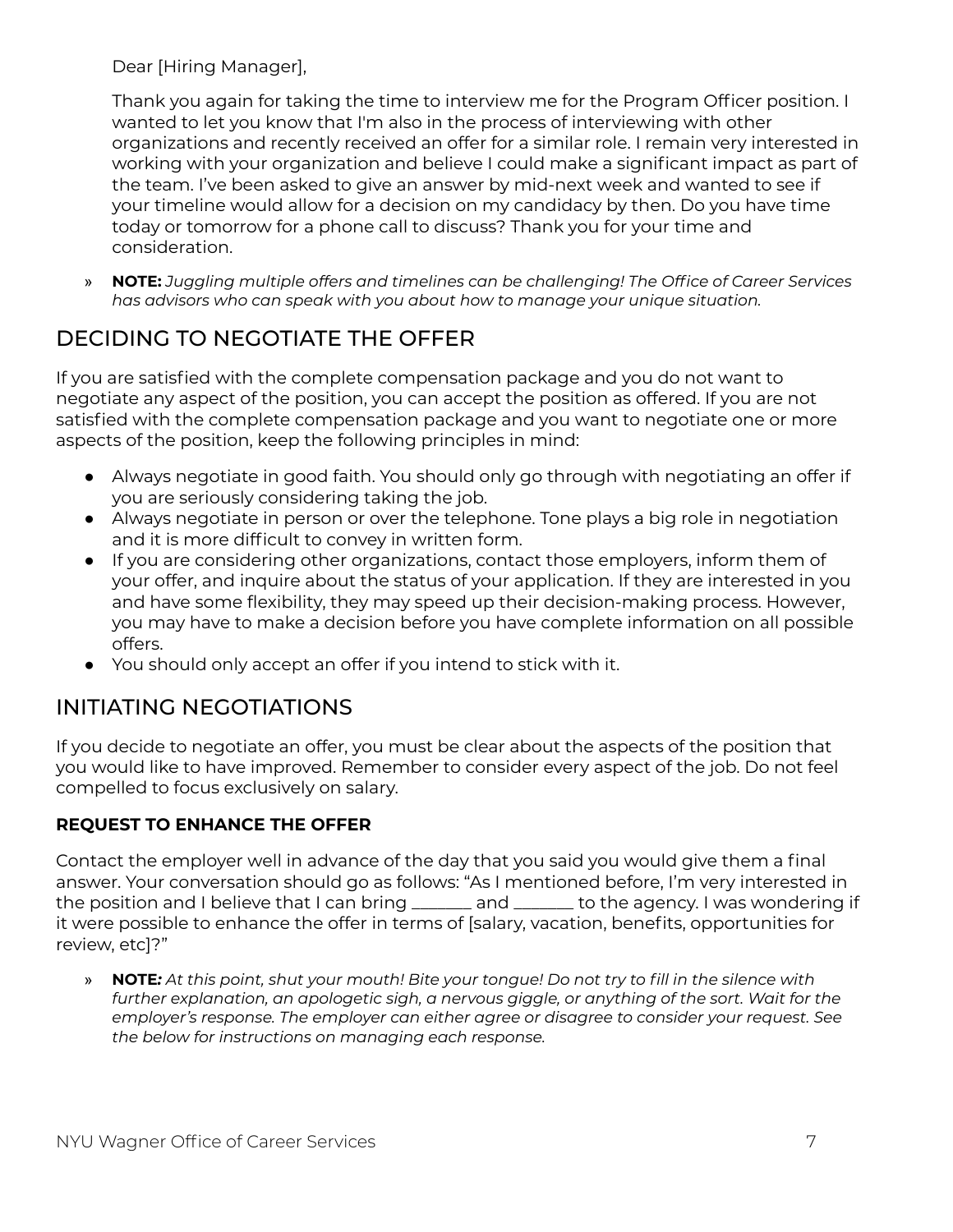#### **IF THE EMPLOYER DOES NOT AGREE TO CONSIDER YOUR REQUEST TO ENHANCE THE OFFER**

Maintain a positive and gracious tone. If you do not want to make a second attempt, simply thank the employer for the offer again and indicate that you will get back to them with a final decision on or before the original deadline. If you would like to make a second attempt, see the Second Request to Enhance the Offer section in this guide for information on managing this request.

#### **IF THE EMPLOYER AGREES TO CONSIDER YOUR REQUEST TO ENHANCE THE OFFER**

Express your appreciation for the consideration and tell the employer what type of enhancement you had in mind. If you want to raise the salary, do not state the exact figure that you desire. Instead, choose a realistic round number that is slightly above the exact figure that you want. For example, if you would like to increase the salary from \$70,000 to \$75,000, you might say "I was hoping to move towards \$80,000."

- **If the employer agrees to the figure you propose,** express your appreciation for the enhancement. If you are now completely satisfied with the compensation package, you can accept the position at that time. You can also let the employer know that you will get back to them with a final decision on or before your original deadline.
- **If the employer does not agree to the figure you propose,** express your appreciation for the consideration and ask what type of enhancement the employer would be willing to consider. Once the employer proposes an option, express your appreciation again and state that you will get back to them with your final decision on or before your original deadline.
- **If the employer says that she/he needs some time to think about your request,** express your appreciation for the consideration and ask when you can expect a response.

#### **SECOND REQUEST TO ENHANCE THE OFFER**

Some people choose to continue negotiating after the first conversation. If you feel that negotiating a second time can bring added rewards, follow up in the manner highlighted below before the date that you agreed to give your decision.

- **If the employer did not agree to consider your first request to enhance the offer,** you can respond by requesting to improve a different aspect of the compensation package. Consider responding with: "I understand. In lieu of a salary increase, would you be able to consider \_\_\_\_\_\_\_?" Remember, some employers are more willing to negotiate areas like flexible hours and covering transportation costs than actual salary rates.
- **If the compensation package was enhanced from your first request,** express your appreciation and follow up with your additional request. "I really appreciate that! It is certainly helpful. Would you also be willing to consider \_\_\_\_\_\_\_?"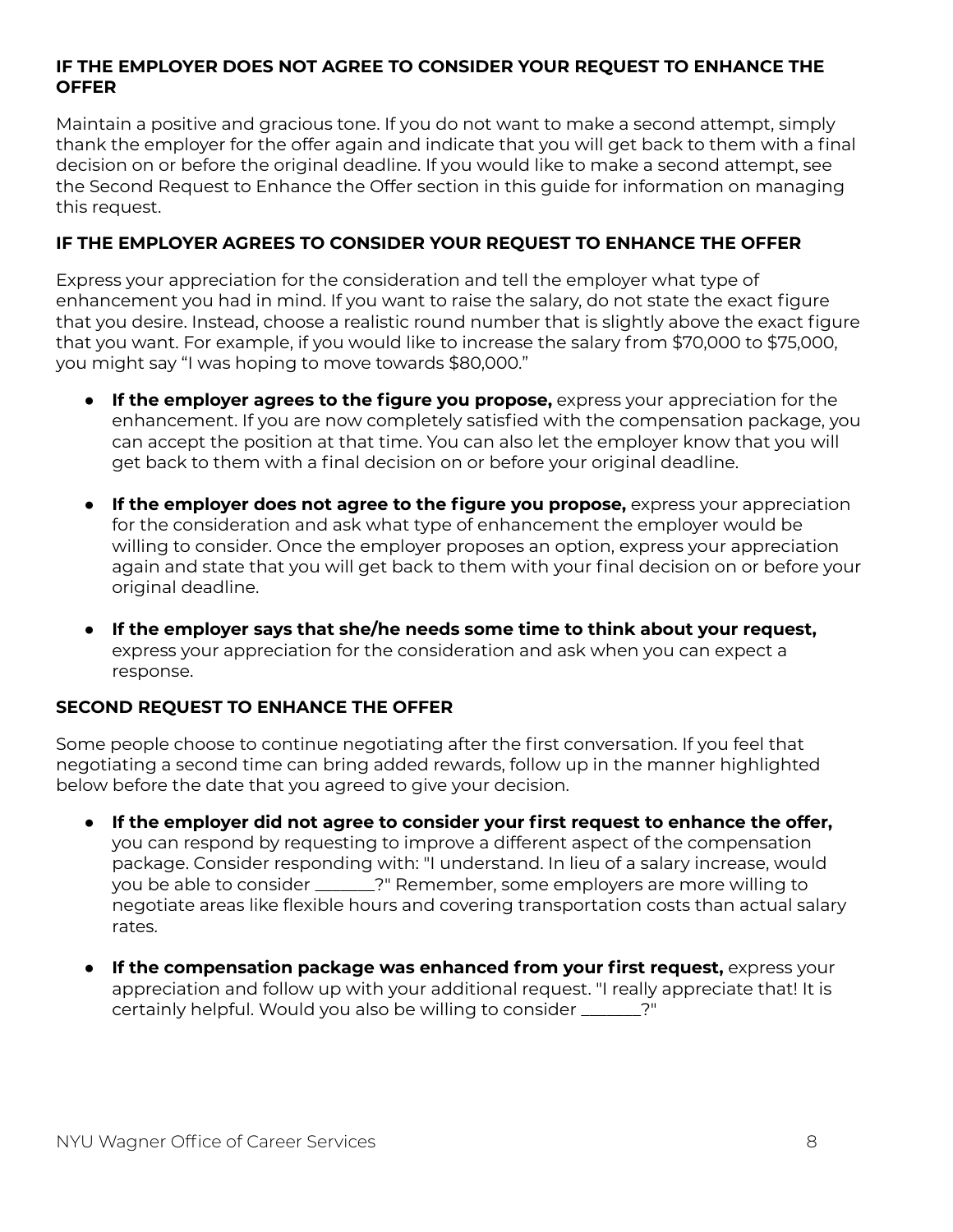- **If the employer agrees to your second enhancement request and you are now satisfied with the complete compensation package,** you can accept the position on the spot or indicate that you will give your final answer on or before your original deadline.
- **If the employer does not agree to your second enhancement request,** you can end negotiations at this point by thanking the employer and accepting the position on the spot or you can indicate that you will give your final answer on or before the original deadline.

#### **THIRD FOLLOW-UP CONVERSATION**

Some people have successfully negotiated by going through this process three times. If you intend to continue negotiations at this point, do recognize that the employer has already gone through considerable efforts to accommodate you and may indeed be limited in what they can offer. You should also investigate industry norms for negotiating offers. Some types of employers may be more accepting of lengthy negotiations, while others may interpret your persistence as disinterest in the position.

### CONCLUDING NEGOTIATIONS

Once the negotiations are finished, it is appropriate for the employer to put the offer in writing. If you decide to turn down the offer, contact the employer via phone or schedule a virtual meeting, and inform them that

you have decided not to accept the position. Be sure to thank the employer once again for the offer. The employer may inquire about your decision to decline the offer. Make sure that your response is polite, clear, and concise. Consider saying, "As I mentioned before, this position is an excellent opportunity. However, I've decided to pursue another opportunity at another organization. Thank you again for your consideration and I wish you all the best as you move forward with the successful candidate for this position."

Send a formal declination email to follow up on your conversation. This professional courtesy should leave the employer with a good impression of you in the event that your paths cross again. The letter should include:

- A statement of your appreciation for the offer (name the position);
- A statement of your respectful decline of the offer;
- A statement that leaves the door open for future contact.